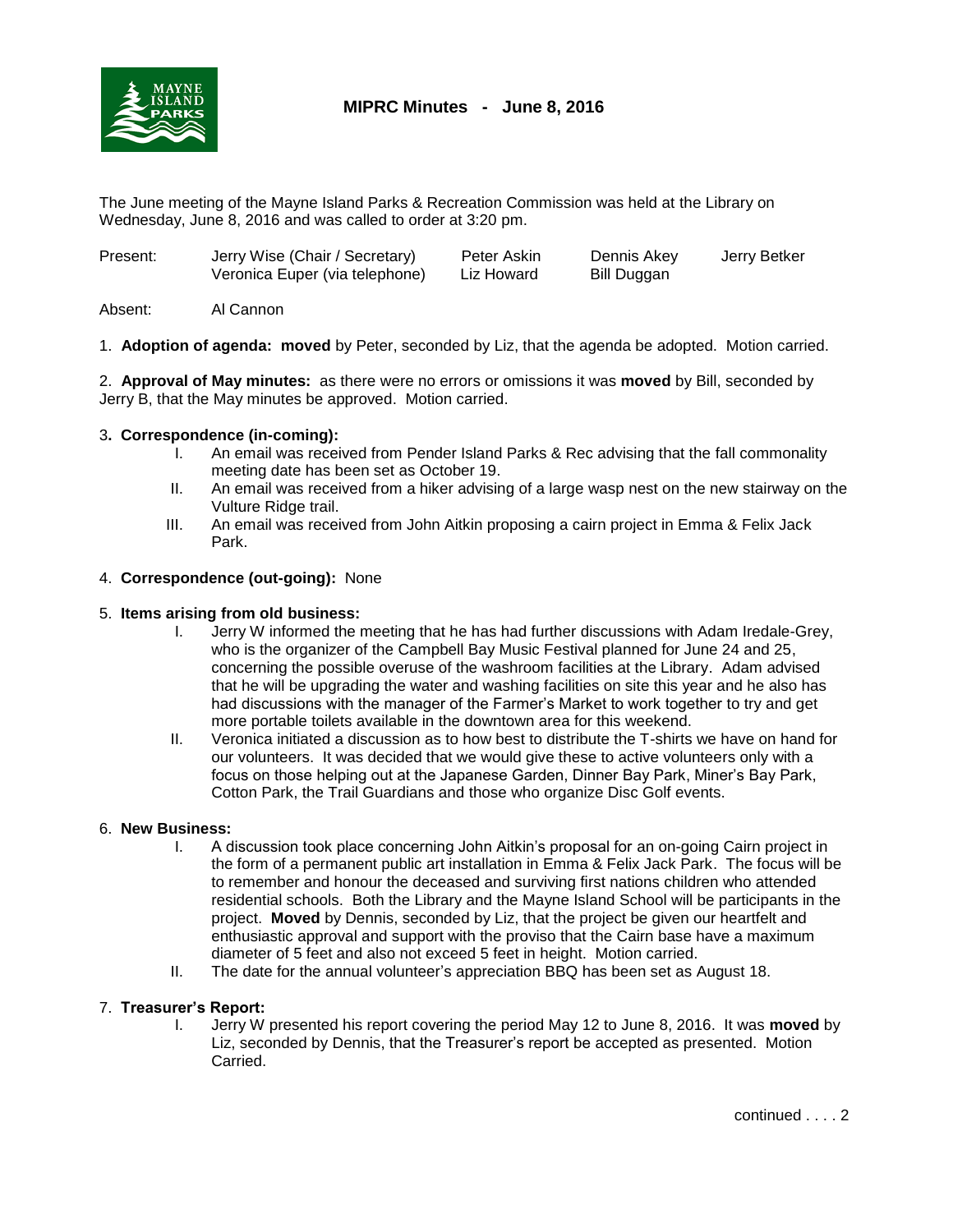### Page 2

- II. He also advised that a notice will be placed in the July MayneLiner magazine reminding everyone of the deadline to submit applications for recreational funding.
- III. The annual list of Commission assets is under review for insurance purposes and at the moment there are ongoing discussions with CRD staff concerning the value of the residence structure in Cotton Park. Once the exact parameters of this listed value are known the report will be finalized and copies distributed to Commissioners.
- IV. **Moved** by Peter, seconded by Bill, that the sum of \$12K be transferred from our unallocated capital reserve to capital project no. CX109.2002.66 which will include the construction of the previously approved split cedar rail fence and stairway to the foreshore along with an additional item being the vault toilet all in Cotton Park.

### 8. **Park Reports:**

- I. Dinner Bay Park report from Jerry B one of the volunteers, Cal Biem, is doing a yeoman job in re-staining the Adachi Pavilion. The Disc Golf course is seeing a lot of use and of the 6 discs we put out for visitors to borrow only 2 have gone missing so far. The large tractor might need some service work in that the mechanism powering the mower head is not running smoothly. In the unfortunate news department, it became necessary to remove a deer carcass that showed signs of having been shot with an arrow. Two of our volunteers looked after disposing of it after the police had finished their examination of the site. The extension to the Lions Club storage shed is moving along and we have found a concrete bench in inventory that can be used at our new Fred & Bette Cotton Community Park.
- II. Japanese Garden report from Liz everything is moving along very smoothly with the exception of perhaps a Bull Frog, which is an invasive species, that might have moved into the pond area.
- III. Miner's Bay Park report Jerry W started the report and advised that the lawn tractor is back from having repairs made to the mower head and it seems to be running reasonably well but there is still a vibration that may be an indicator of other problems. Richard De Armond has finished rebuilding the wood frame around the Library's French door to the patio but refused to take any payment for his work. The Portico structure repairs are on hold pending a decision from ICBC as to whether or not they will pay the cost. An artist's drawing of the proposed Chamber of Commerce information kiosk has been received but the budget and construction plan are still to come. Once all the information is in hand we will have a discussion about possibly contributing to the cost. At this point Bill took over to report that he has had discussions with Matt Taylor about providing some recycled asphalt to resurface the parking lot but Matt's schedule has been slowed down by the half-day work period mandated by the current fire hazard. He has promised to get to it as soon as possible.
- IV. Henderson Park / Trails Network report from Peter the Conservancy is looking into obtaining funds to cover the cost of a new information sign to be installed on the viewing deck at the foreshore end of the Doreen McLeod trail. A concerned hiker reported that a large wasp nest was forming on the new stairway on the Vulture Ridge Trail. This has now been looked after. Most of the additional trail signs have been manufactured and received but we still need some for the Fred & Bette Cotton Community Park to keep hikers focused on remaining on the designated trails. We have been trying to get the CRD mapping crew to visit the Island to assist with trail placement but so far they have not responded to our request. We might have to involve the SGI CRD Director for assistance. One of two benches has been securely installed on a concrete pad on the Orca Trail at Cotton Park and plans are being made to install signs facing the water advising boaters of the fact that they are facing parkland and can come ashore if necessary. Two beach accesses have been checked out and are all ok.
- V. Village Bay Park no report.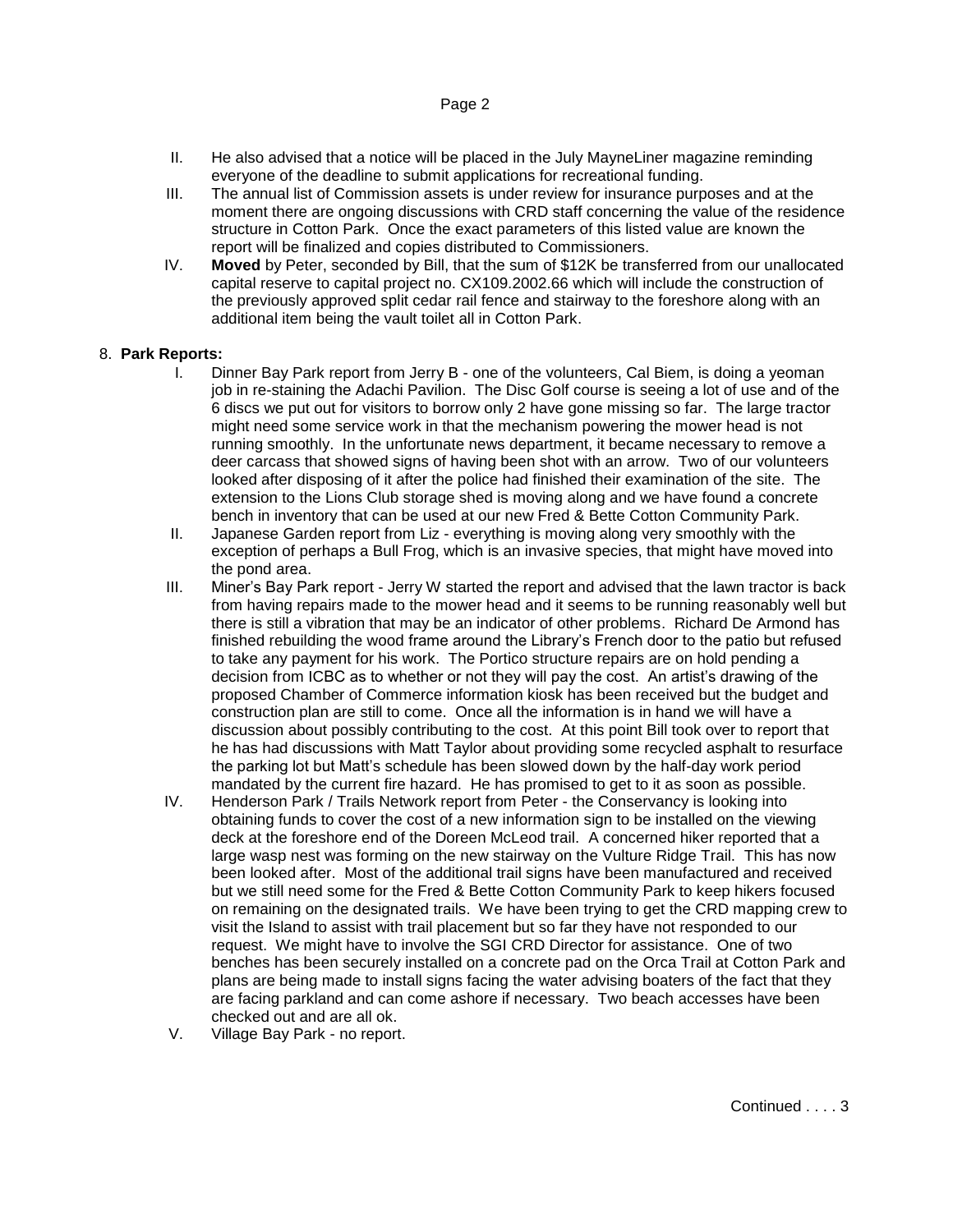VI. Cotton Park report from Dennis and Bill - the structure's attic insulation depths have been checked out and are sufficient in the newer part but not in the old, original building. Additionally, there is not adequate airflow ventilation in any portions of the attic and none of the ceiling pot lights have been properly boxed in. As reported above, Matt Taylor's work schedule has been slowed down by the fire hazard situation and so he has not yet been able to start on the driveway resurfacing or parking lot projects. He hopes to get to them by the middle of this month. He is recommending that we use recycled asphalt for these areas which would be slightly more expensive but last a lot longer. Additionally, Matt has some concerns about the proposed placement of the new entry gateway because of the proximity of overhead hydro lines. This will be checked out. Inquiries are being received from the public about the availability of the Park and residence for weddings and other celebrations. The new stairway to the foreshore has been built and then improved due to concerns raised about the quality of work. Everything has now been upgraded to the usual standard expected of this contractor. The next development committee meeting is scheduled for Saturday, June 11 at 10:30 in the morning.

## 9. **Adjourn: moved** by Peter, seconded by Bill, to adjourn the meeting at 4:20 pm. Motion carried.

The next meeting will be held at 3:20 pm on Wednesday, July 13 at the Library. Also, a discussion took place concerning alternate meeting venues during the period of September 22 to November 26 when the Library will be closed for major renovations. It was decided that we will use the residence in Cotton Park.